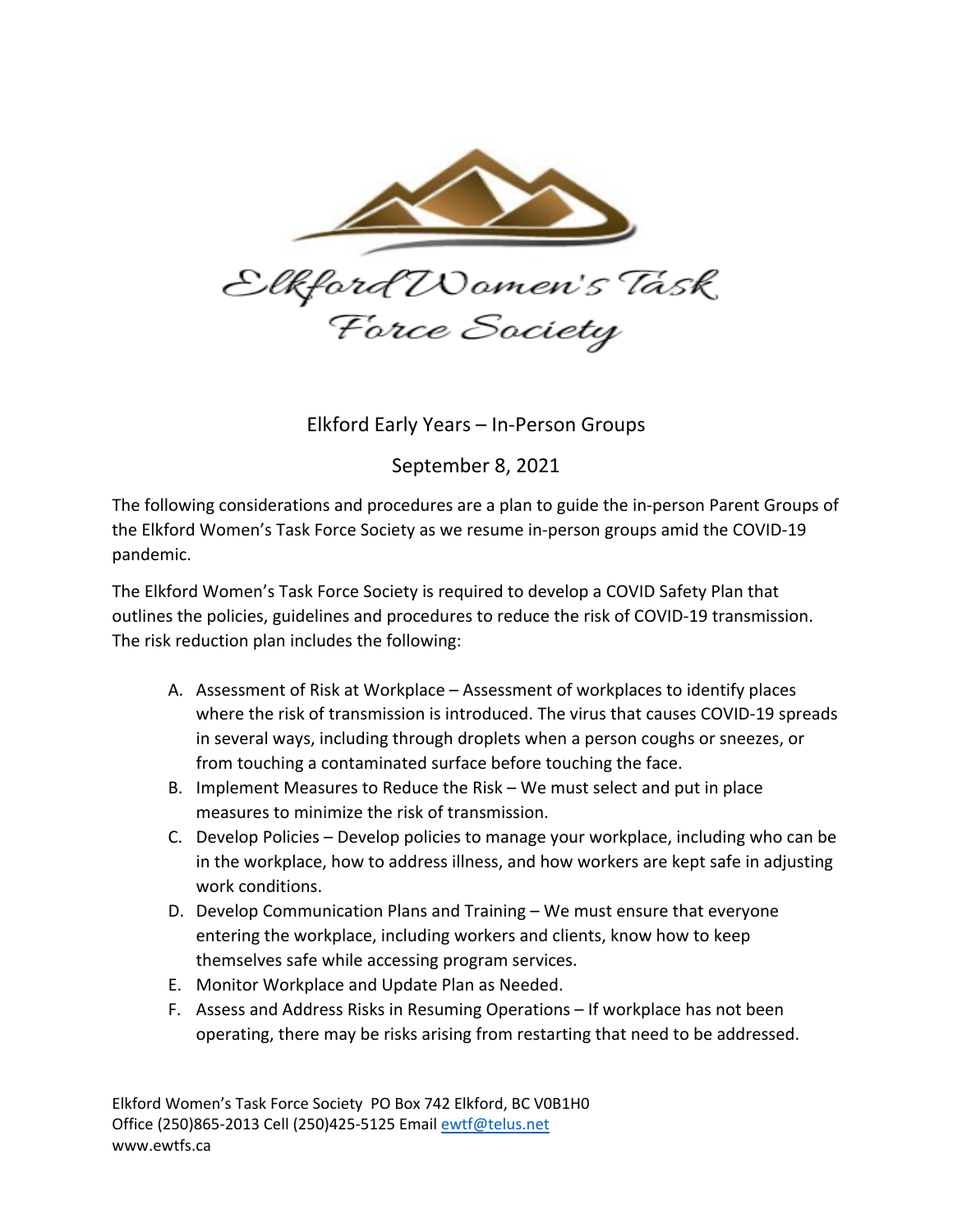The Provincial Health Officer and the BC CDC have issued the following guidance around selfisolation, which must be reflected in policies:

- a) Anyone who has had symptoms of COVID-19 in the last 10 days must self-isolate at home; symptoms include fever, chills, new or worsening cough, shortness of breath, sore throat and new muscle aches or headache.
- b) Anyone under the direction of the Provincial Health Officer to self-isolate must follow these instructions

The following procedure and policy have been adopted to provide safe in-person service for clients and staff of the Elkford Women's Task Force Society's programs and services:

In cases that it is determined that in-person service is appropriate the following procedures must be agreed to and followed:

- 1. Informed consent, including acknowledgment of the risks of COVID-19, must be obtained from parents/guardians prior to delivering in-person service.
- 2. Due to COVID-19 restrictions group size will be limited to 50 people per session.
- 3. A health screening questionnaire must be completed with parents/guardians prior to each session. The program facilitator will complete a questionnaire with each parent/guardian prior to parents and infants entering the facility. Any affirmative answer to a health screening question will result in access to parent/child being denied. Workers will not facilitate Baby and Me if they and/or their family members or any close contact are ill or becomes ill. **This policy will be strictly enforced. If you, your child or a family member is ill stay please stay home.**
- 4. Due to Provincial Health Orders anyone 12 and over must wear a mask.
- 5. Two meters (six feet) of distance between facilitator and attendees is **mandatory** and must always be maintained.
- 6. Hand washing/ hand sanitizer use should be completed at the start of each inperson session and at the completion of each session. Appropriate supplies will be provided by the Elkford Women's Task Force Society.
- 7. Proper cleaning and sanitization of facilities will occur before and after use.
- 8. Toys, floor mats and snacks are to be provided by individuals and are for individual use only.
- 9. Parents are encouraged to maintain 2 meters of distance from other children and families.
- 10. It is important to avoid face touching while attending groups, even when physical distance is being maintained.

Elkford Women's Task Force Society PO Box 742 Elkford, BC V0B1H0 Office (250)865-2013 Cell (250)425-5125 Email ewtf@telus.net www.ewtfs.ca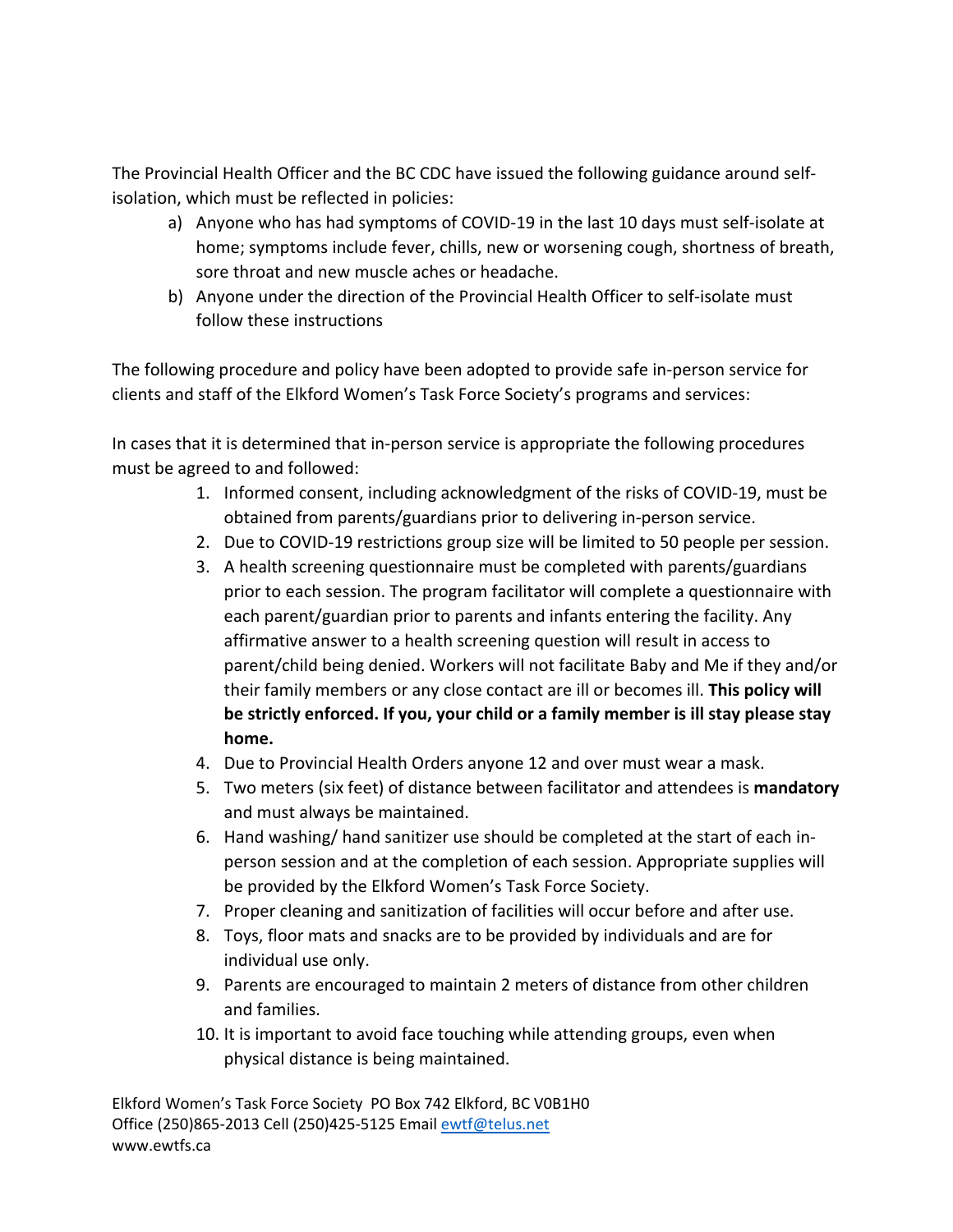- 11. Ensure good respiratory etiquette by covering the mouth and the nose with the crease of the elbow or a disposable tissue when coughing or sneezing. Ensure used tissues are disposed of properly.
- 12. Proper hand washing following diaper changes is mandatory. Please dispose of soiled diapers in a sealed plastic bag. Parents will be responsible for sanitizing surfaces used to change infant diapers. Sanitizing cleaning supplies will be provided by the Elkford Women's Task Force Society.
- 13. If you become ill while receiving services, please notify Kim Bauer immediately. **This is extremely important as it potentially impacts the health and safety of program staff and other families.**
- 14. All guidelines issued by the Provincial Health Officer must be adhered to when receiving services.
- 15. The Elkford Women's Task Force Society will be responsible for providing safe practice updates during COVID-19.
- 16. If you have questions, please ask.

I understand that by signing this consent I am agreeing to the policy and procedures provided. I understand that the Elkford Women's Task Force Society is following guidelines to reduce health and safety risks relating to receiving inperson Baby & Me programming during the COVID-19 pandemic. I understand that during the COVID-19 pandemic there is some risk with in-person contact, even when physical distancing and cleaning protocols are maintained. I understand that during the COVID-19 pandemic there is some risk to receiving inperson services, even when the policy and procedures provided by the Elkford Women's Task Force Society are followed closely.

| I consent to my child & I                                                | (Parent & Child) |
|--------------------------------------------------------------------------|------------------|
| Name) attending in-person parent & child groups provided by the Elkford  |                  |
| Women's Task Force Society during the COVID-19 pandemic and assume fully |                  |

Elkford Women's Task Force Society PO Box 742 Elkford, BC V0B1H0 Office (250)865-2013 Cell (250)425-5125 Email ewtf@telus.net www.ewtfs.ca